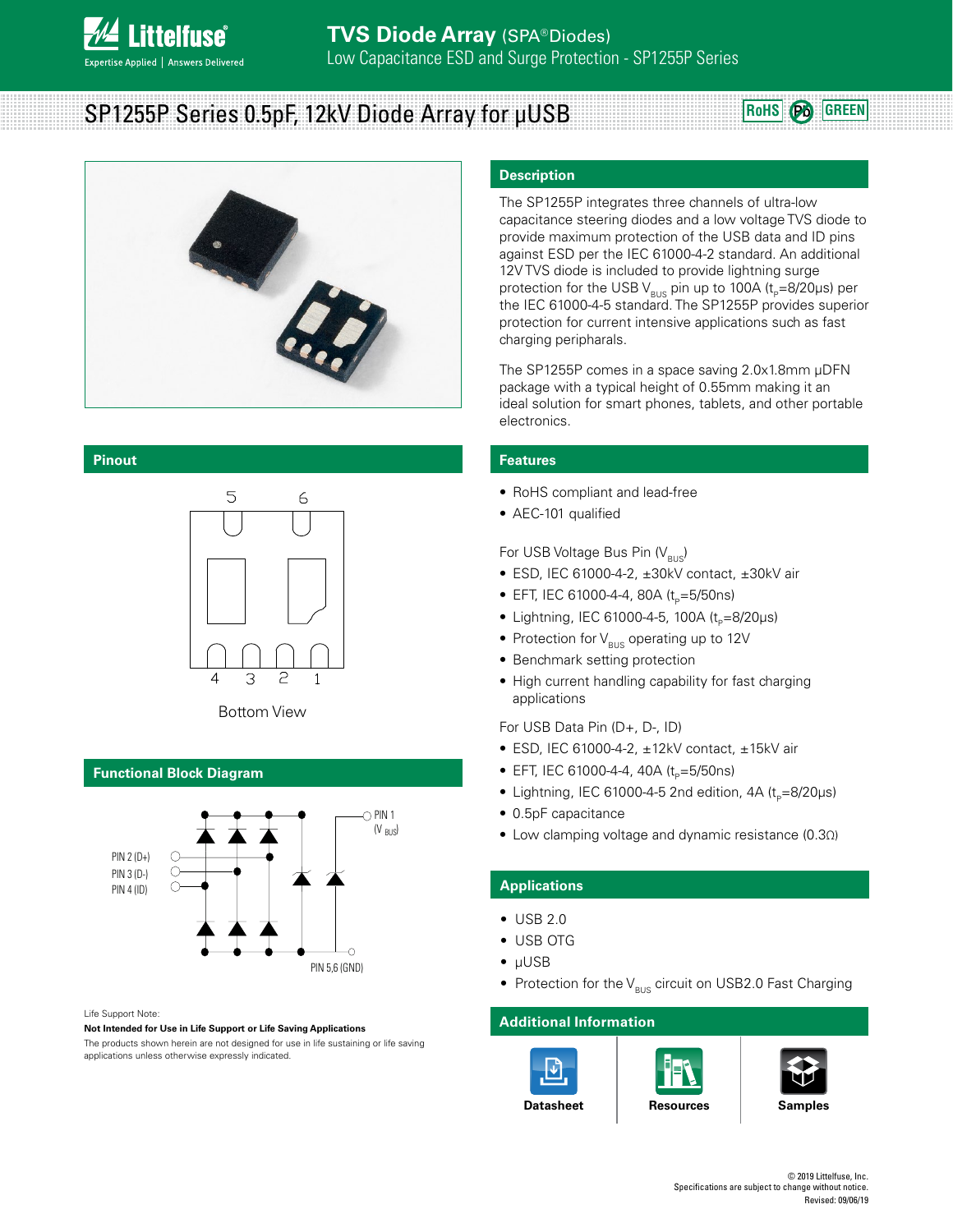

**Absolute Maximum Ratings**

| <b>ADJOINTE INNATITIONI TRAINING</b> |                                       |              |                    |
|--------------------------------------|---------------------------------------|--------------|--------------------|
| <b>Symbol</b>                        | <b>Parameter</b>                      | <b>Value</b> | <b>Units</b>       |
| $I_{\text{pp}}$ (Pin 1)              | Peak Current ( $t_{0} = 8/20 \mu s$ ) | 100          | Α                  |
| $I_{\text{pp}}$ (Pin 2-4)            | Peak Current ( $t_{0} = 8/20 \mu s$ ) | 4            | Α                  |
| $^{\prime}$ OP                       | <b>Operating Temperature</b>          | -40 to 125   | $^{\circ}$ C       |
| STOR                                 | Storage Temperature                   | -55 to 150   | $\circ$<br>$\cdot$ |

**CAUTION:** Stresses above those listed in "Absolute Maximum Ratings" may cause permanent damage to the device. This is a stress only rating and operation of the device at these or any other conditions above those indicated in the operational sections of this specification is not implied.

# **Electrical Characteristics (T<sub>OP</sub>=25°C)**

| <b>Parameter</b>                   | <b>Symbol</b>                                         | <b>Test Conditions</b>                                       | <b>Min</b> | <b>Typ</b> | <b>Max</b> | <b>Units</b> |
|------------------------------------|-------------------------------------------------------|--------------------------------------------------------------|------------|------------|------------|--------------|
| USB $V_{\text{BUS}}$ (Pin 1)       |                                                       |                                                              |            |            |            |              |
| Reverse Standoff Voltage           | $V_{RWM}$                                             | Pin 1 to GND                                                 |            |            | 12         | $\vee$       |
| Reverse Breakdown Voltage          | $V_{BR}$                                              | $I_r = 1$ mA, Pin 1 to GND                                   | 13.0       | 13.5       | 16.5       | $\vee$       |
| Reverse Leakage Current            | LEAK                                                  | $V_e = 12V$ , Pin 1 to GND                                   |            |            | 0.1        | $\mu A$      |
| Forward Voltage                    | $V_F$                                                 | I <sub>r</sub> =10mA, GND to Pin 1                           | 0.6        | 0.7        | 1.0        | $\vee$       |
|                                    |                                                       | $I_{\text{pp}}$ =30A, t <sub>n</sub> =8/20µs, Fwd            |            | 16.5       | 18         | $\vee$       |
| Clamp Voltage <sup>1</sup>         | $V_c$                                                 | $I_{\text{pp}}$ =100A, t <sub>o</sub> =8/20µs, Fwd           |            | 19.5       | 25         | $\vee$       |
|                                    |                                                       | IEC 61000-4-2 (Contact)                                      | ±30        |            |            | kV           |
| ESD Withstand Voltage <sup>1</sup> | $\mathsf{V}_{\texttt{ESD}}$                           | IEC 61000-4-2 (Air)                                          | ±30        |            |            | kV           |
| Diode Capacitance <sup>1</sup>     | $C_{\text{D}}$                                        | Reverse Bias=0V, f=1MHz                                      |            | 1300       | 2500       | pF           |
| USB D+, D-, ID (Pin 2, 3, 4)       |                                                       |                                                              |            |            |            |              |
| Reverse Standoff Voltage           | $\mathsf{V}_{\mathsf{R\underline{W}\hspace{-.1em}M}}$ | Pin 2, 3 and 4 to GND                                        |            |            | 4          | $\vee$       |
| Reverse Breakdown Voltage          | $\mathsf{V}_{\mathsf{BR}}$                            | $I_x=2\mu A$ , Pin 2, 3 and 4 to GND                         | 4.5        | 6.0        | 7.5        | $\vee$       |
| Reverse Leakage Current            | $I_{\text{IFAK}}$                                     | $V_p = 2V$ , Pin 2, 3 and 4 to GND                           |            |            | 0.02       |              |
|                                    |                                                       | $V_p = 4V$ , Pin 2, 3 and 4 to GND                           |            |            | 0.1        | μA           |
| Clamp Voltage <sup>1</sup>         | $V_c$                                                 | $I_{\text{pp}} = 1 \text{A}, t_{\text{o}} = 8/20 \mu s,$ Fwd |            | 6.6        | 8.0        | $\vee$       |
|                                    |                                                       | $I_{\text{pp}} = 2A$ , t <sub>o</sub> =8/20µs, Fwd           |            | 7.0        | 8.5        | $\vee$       |
| Dynamic Resistance                 | $R_{DYN}$                                             | TLP, $t_p = 100$ ns, Pin 2, 3 and 4 to $GND^2$               |            | 0.3        |            | $\Omega$     |
|                                    | $\mathsf{V}_{\texttt{ESD}}$                           | IEC 61000-4-2 (Contact)                                      | ±12        |            |            | kV           |
| ESD Withstand Voltage <sup>1</sup> |                                                       | IEC 61000-4-2 (Air)                                          | ±15        |            |            | kV           |
| Diode Capacitance <sup>1</sup>     | $C_{_{\text{I/O-GND}}}$                               | Reverse Bias=0V, f=1MHz                                      |            | 0.5        | 0.6        | pF           |

**Note:** 1 Parameter is guaranteed by design and/or device characterization.

2 Transmission Line Pulse (TLP) Test Setting: t<sub>e</sub>=100ns, t<sub>r</sub>=0.2ns I<sub>ne</sub> and V<sub>ne</sub> averaging window: star t<sub>i</sub>=70ns to t<sub>2</sub>=90ns





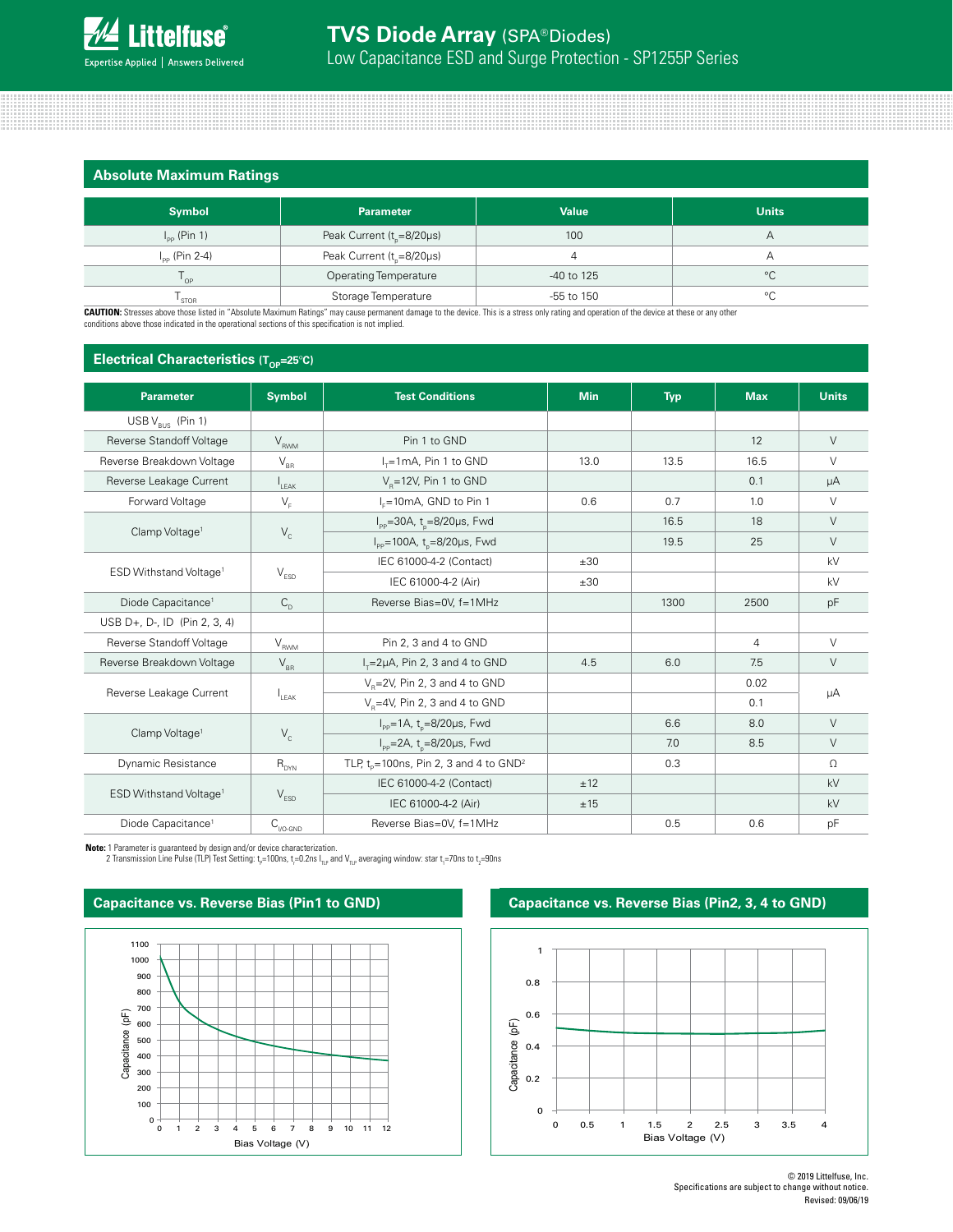

**Non-Repetitive Peak Pulse Power vs. Pulse Duration (Pin1 to GND)**



**Non-Repetitive Peak Pulse Power vs. Pulse Duration (Pin2, 3, 4 to GND)**



# **Clamping Voltage vs. Peak Pulse Current (Pin1 to GND)**



## **Positive Transmission Line Pulsing (TLP) Plot (Pin 2, 3, 4 to GND )**



#### **Clamping Voltage vs. Peak Pulse Current (Pin2, 3, 4 to GND)**



# **Negative Transmission Line Pulsing (TLP) Plot (Pin 2, 3, 4 to GND )**

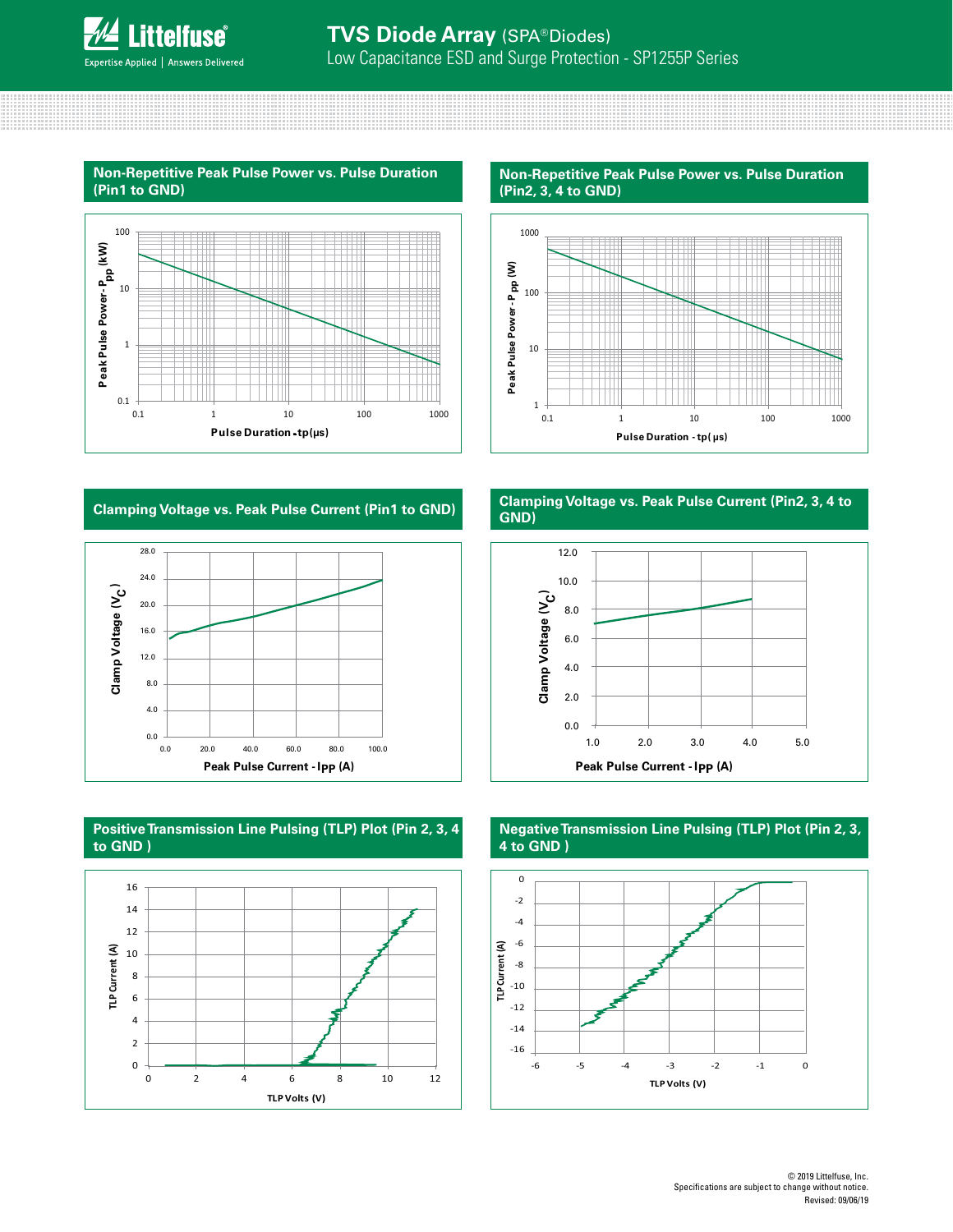

# **Soldering Parameters**

| <b>Reflow Condition</b>                         | Pb - Free assembly                                             |                    |  |
|-------------------------------------------------|----------------------------------------------------------------|--------------------|--|
|                                                 | - Temperature Min $(T_{s(min)})$                               | $150^{\circ}$ C    |  |
| <b>Pre Heat</b>                                 | - Temperature Max $(T_{s(max)})$                               | $200^{\circ}$ C    |  |
|                                                 | - Time (min to max) $(t_2)$                                    | $60 - 180$ secs    |  |
|                                                 | Average ramp up rate (Liquidus) Temp (T <sub>1</sub> ) to peak | 3°C/second max     |  |
| $T_{S(max)}$ to $T_{L}$ - Ramp-up Rate          | 3°C/second max                                                 |                    |  |
| <b>Reflow</b>                                   | - Temperature (T.) (Liquidus)                                  | $217^{\circ}$ C    |  |
|                                                 | - Temperature (t.)                                             | $60 - 150$ seconds |  |
| Peak Temperature (T <sub>n</sub> )              | $260^{+0/5}$ °C                                                |                    |  |
| Time within 5°C of actual peak Temperature (t)  | $20 - 40$ seconds                                              |                    |  |
| <b>Ramp-down Rate</b>                           |                                                                | 6°C/second max     |  |
| Time 25°C to peak Temperature (T <sub>a</sub> ) | 8 minutes Max.                                                 |                    |  |
| Do not exceed                                   | $260^{\circ}$ C                                                |                    |  |



# **Part Numbering System**



# **Part Marking System**



# **Product Characteristics**

| <b>Lead Plating</b>     | Pre-Plated Frame        |
|-------------------------|-------------------------|
| <b>Lead Material</b>    | Copper Alloy            |
| <b>Lead Coplanarity</b> | 0.0004 inches (0.102mm) |
| Substrate material      | Silicon                 |
| <b>Body Material</b>    | Molded Epoxy            |
| Flammability            | UL 94 V-0               |

**Notes :** 

1. All dimensions are in millimeters

2. Dimensions include solder plating. 3. Dimensions are exclusive of mold flash & metal burr.

4. Blo is facing up for mold and facing down for trim/form, i.e. reverse trim/form. 5. Package surface matte finish VDI 11-13.

| <b>Ordering Information</b> |                |               |                           |                                |              |                                |
|-----------------------------|----------------|---------------|---------------------------|--------------------------------|--------------|--------------------------------|
| <b>Part Number</b>          | <b>Package</b> |               | Marking   Min. Order Qty. | <b>Packaging Option</b>        | <b>P0/P1</b> | <b>Packaging Specification</b> |
| SP1255PUTG                  | uDFN-6         | $\bigoplus$ 3 | 3000                      | Tape & Reel - 8mm tape/7" reel | 2mm/4mm      | <b>EIA RS-481</b>              |